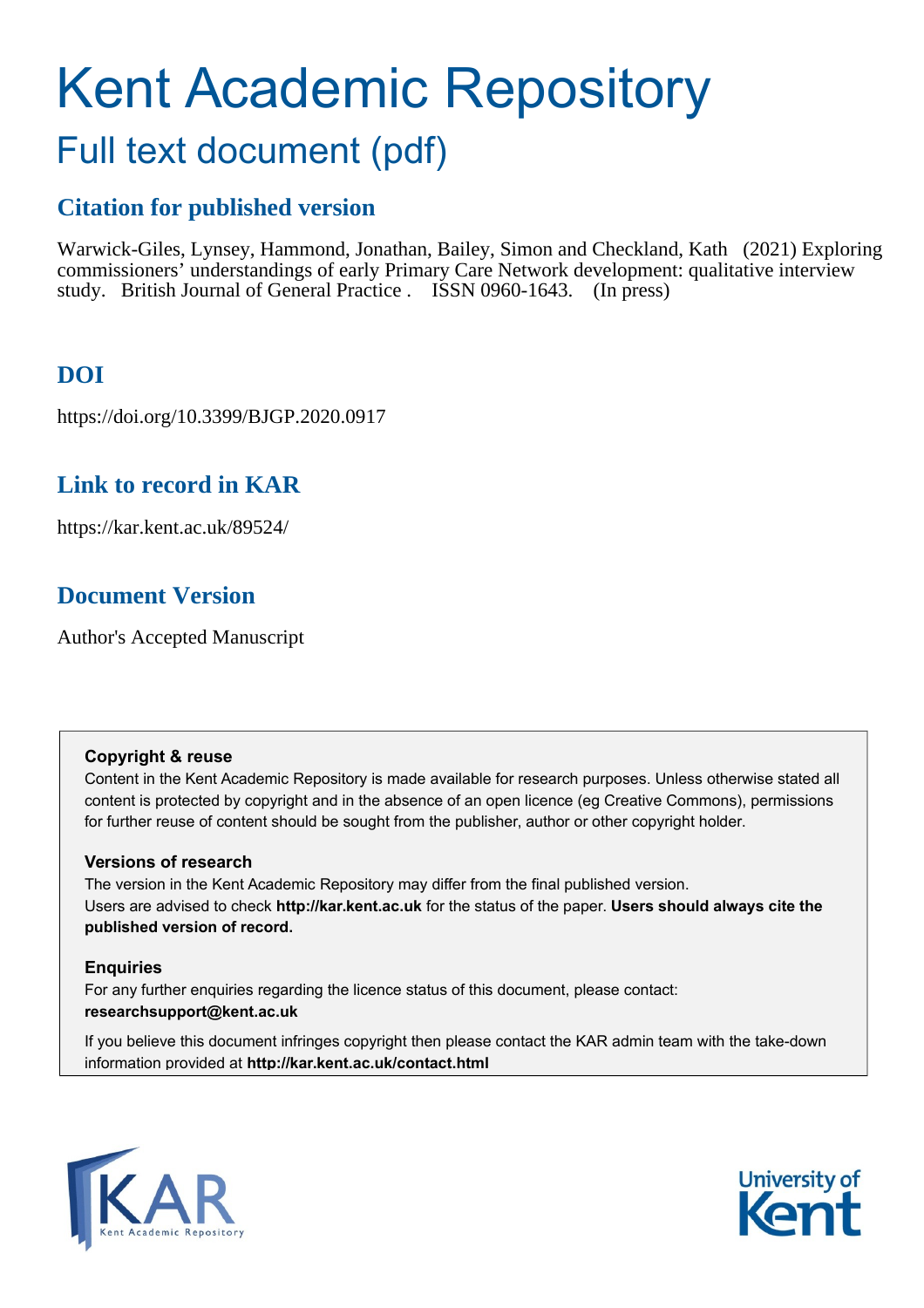Accepted Manuscript

# *British Journal of General Practice*

# Exploring commissioners' understandings of early Primary Care Network development: qualitative interview study

Warwick-Giles, Lynsey; Hammond, Jonathan; Bailey, Simon; Checkland, Katherine

DOI: https://doi.org/10.3399/BJGP.2020.0917

To access the most recent version of this article, please click the DOI URL in the line above.

Received 08 October 2020 Revised 25 February 2021 Accepted 02 March 2021

© 2021 The Author(s). This is an Open Access article distributed under the terms of the Creative Commons Attribution 4.0 License (http://creativecommons.org/licenses/by/4.0/). Published by British Journal of General Practice. For editorial process and policies, see: https://bjgp.org/authors/bjgp-editorial-process-and-policies

When citing this article please include the DOI provided above.

#### **Author Accepted Manuscript**

This is an 'author accepted manuscript': a manuscript that has been accepted for publication in British Journal of General Practice, but which has not yet undergone subediting, typesetting, or correction. Errors discovered and corrected during this process may materially alter the content of this manuscript, and the latest published version (the Version of Record) should be used in preference to any preceding versions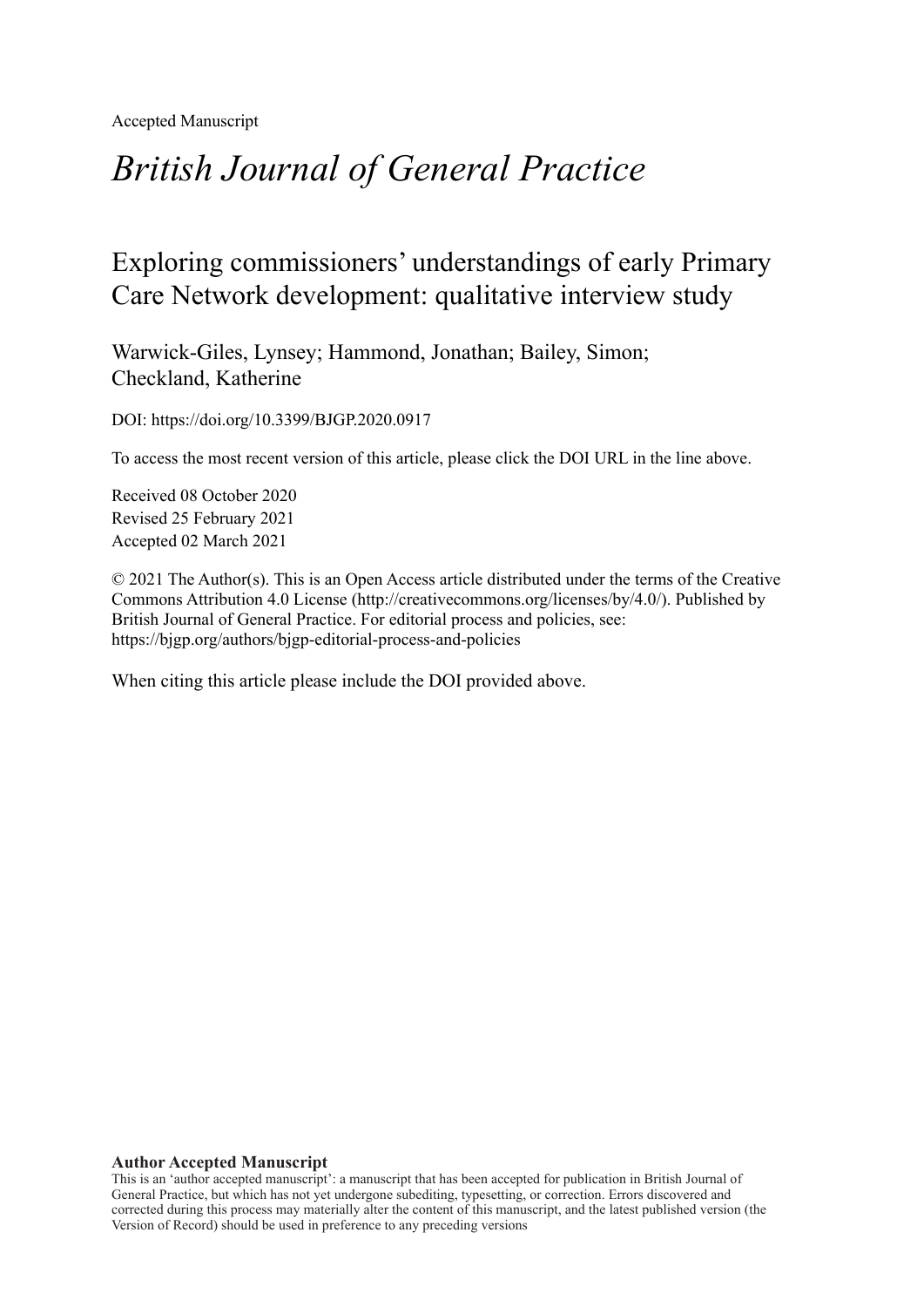# *Exploring commissioners' understandings of early Primary Care Network development: qualitative interview study*

#### *Authors*

wick-Gilles, Research Associate, PhD<br>winnay Core and Health Services Research<br>Population Health, Health Service Research & Primary Core<br>pointino Health, Health Service Research & Primary Core<br>in the Building, Oxford Road, Lynsey Warwick-Giles, Research Associate, PhD *Centre for Primary Care and Health Services Research Division of Population Health, Health Service Research & Primary Care School of Health Sciences Faculty of Biology, Medicine, and Health The University of Manchester Williamson Building, Oxford Road, Manchester, M13 9PL Email: lynsey.warwick-giles@manchester.ac.uk*

Jonathan Hammond, PhD *Centre for Primary Care and Health Services Research Division of Population Health, Health Service Research & Primary Care School of Health Sciences Faculty of Biology, Medicine, and Health The University of Manchester Williamson Building, Oxford Road, Manchester, M13 9PL*

Simon Bailey, PhD *Centre for Health Services Studies University of Kent Canterbury, Kent, CT2 7NF*

Kath Checkland, PhD, Professor of Health Policy and Primary Care, GP *Centre for Primary Care and Health Services Research Division of Population Health, Health Service Research & Primary Care School of Health Sciences Faculty of Biology, Medicine, and Health The University of Manchester Williamson Building, Oxford Road, Manchester, M13 9PL*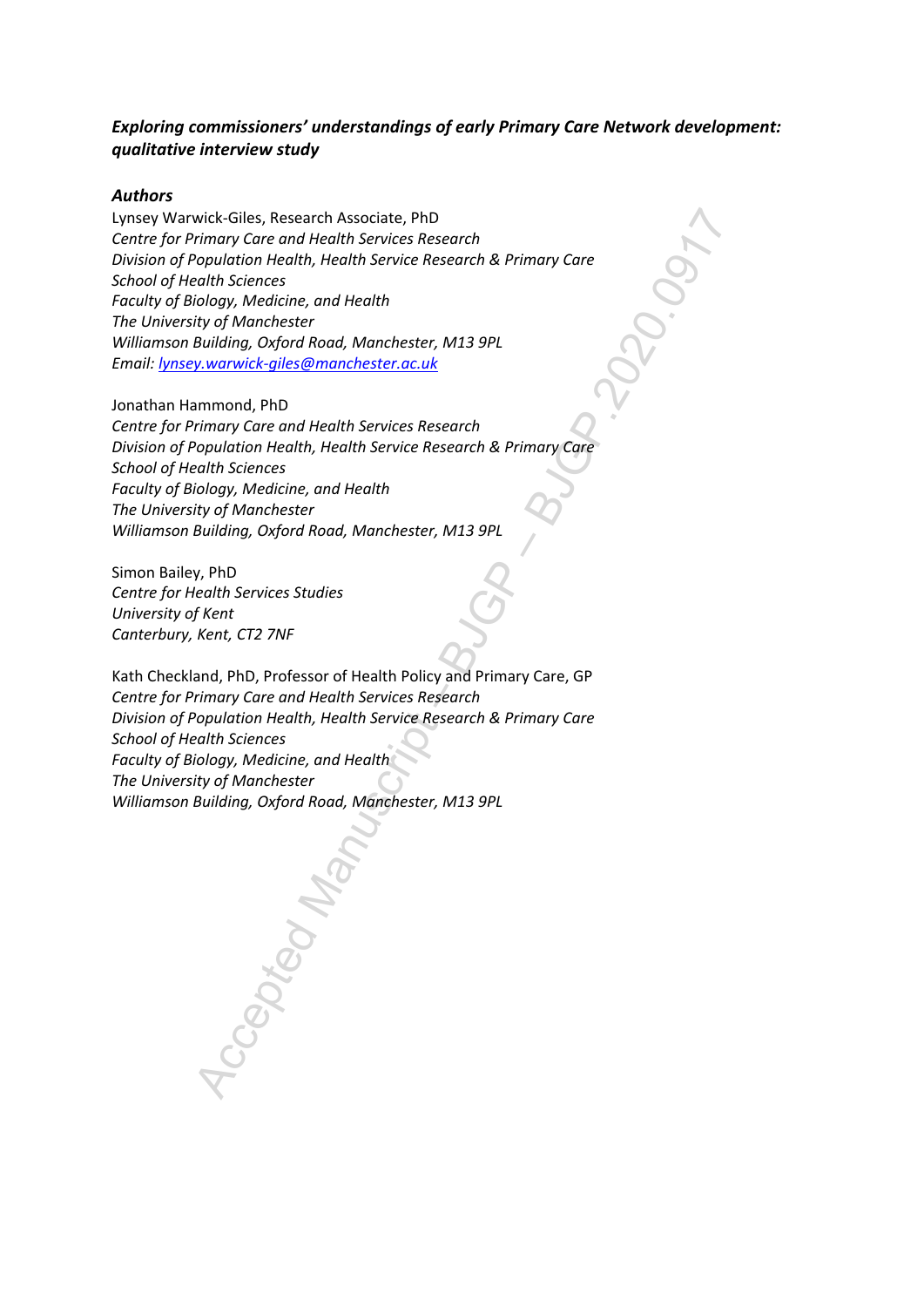**Title: Exploring commissioners' understandings of early Primary Care Network development: qualitative interview study**

#### **Abstract**

#### **Background**

Primary Care Networks (PCNs) are financially incentivised groupings of General Practices (GP) in the English NHS. Their purpose is to deliver a number of policy goals set out in the NHS Long Term Plan. Clinical Commissioning Groups (CCGs) have a role in their establishment, support, and oversight.

## **Aim**

Explore commissioner's perspectives on the early development of PCNs.

## **Design and Setting**

Qualitative study of CCGs using telephone interviews. Semi-structured interviews (n=37) with CCG employees involved in PCN establishment.

#### **Method**

Interviewees were asked about local PCNs' characteristics, factors shaping development and form, activities to date, challenges and benefits, and their CCGs' relationship with PCNs. Interviewee responses were summarised within a matrix and analysed thematically.

#### **Results**

I<br>
Increments (PCNs) are financially incentivised groupings of General Practices (G. Their purpose is to deliver a number of policy goals set out in the NHS Long Termissioning Groups (CCGs) have a role in their establishme Three meta-themes were identified: the multifaceted role of the commissioner; uneven advantages; engaging the broader system. Interviewees reported that the policy potentially favours PCNs working from a 'blank slate' and does not sufficiently account for the fact some GP practices and wider system organisations have been doing similar work already. The prescriptive, contractual nature of the policy has led to local challenges, trying to ensure local good practices are not lost during implementation. Interviewees also considered an important part of their work to be protecting PCNs from the weight of expectations placed upon them.

# **Conclusion**

CCGs are well placed to understand the complexities of local systems and facilitate PCNs and working practices between wider system partners. It is important that this local role is not lost as CCGs continue to merge and cover larger geographical populations.

# **Keywords:**

Primary Care Networks, Clinical Commissioning Groups, policy implementation, qualitative, general practice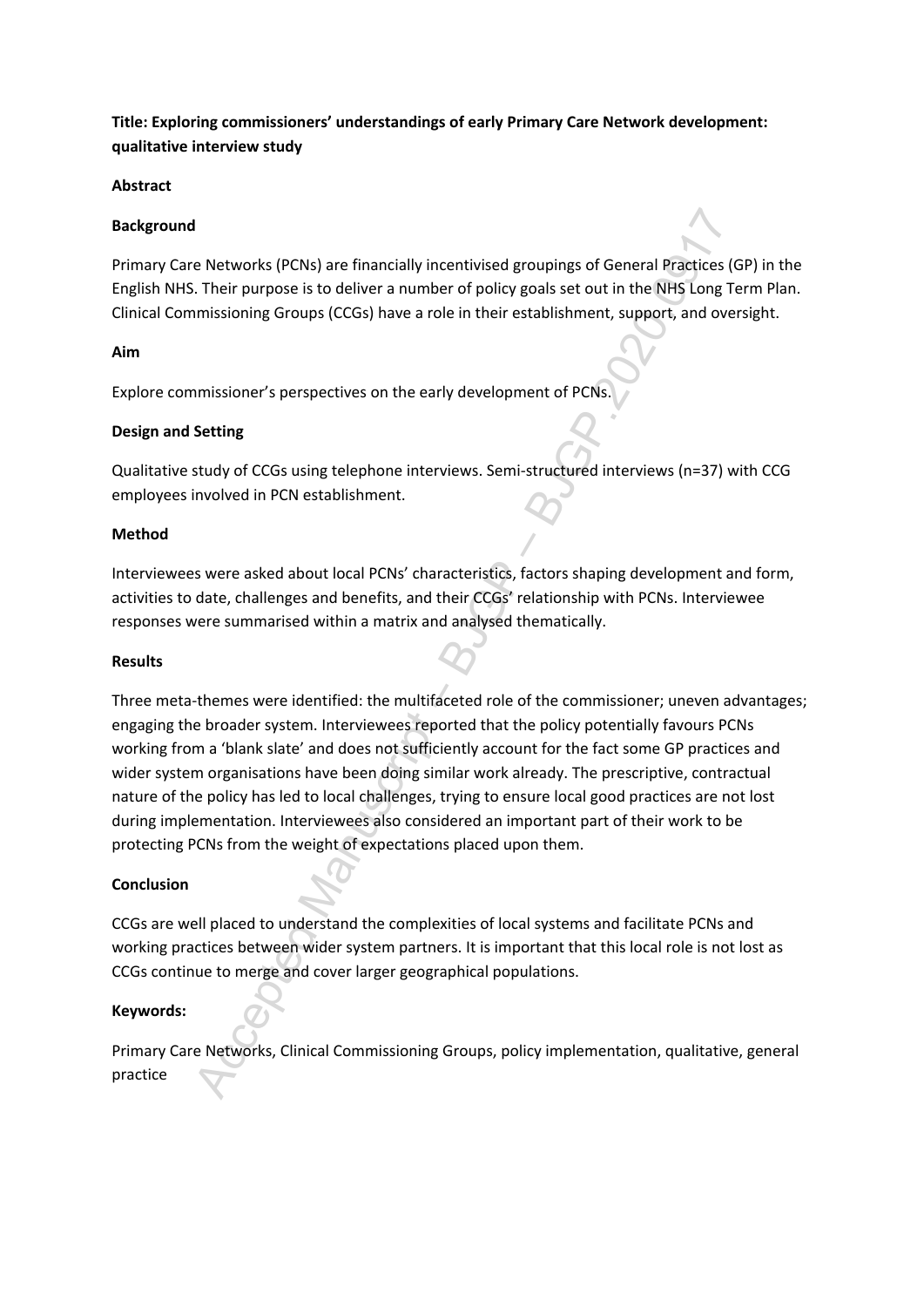#### **How this fits in:**

Primary Care Networks (PCNs) in the English NHS are new, financially incentivised collaborations between general practices organised via an add-on to the contract GPs have with government.

Clinical Commissioning Groups (CCGs) have had a role in authorising PCNs as well as supporting their development and operation, often through the provision of additional management support.

In some local areas, the contractual approach and stipulations of the policy have slowed down and damaged existing collaborative initiatives.

PCNs need to work together with other providers; CCGs are well suited to support this work. However, the supporting role lacks any formality and funding, we outline the contribution of CCGs, in supporting PCN development.

## **Word count: 3998**

# **Introduction:**

There is a perceived crisis in primary care in the English NHS: General Practitioners (GPs) are leaving the profession at an earlier age than previously, or choosing to work part-time, and there is a lack of newly trained doctors entering general practice(1, 2). Alongside this, demands on the system are growing due to an increasingly elderly, multi-morbid population, and funding is failing to keep pace (3). The NHS Long Term Plan(4) set out a number of proposals to address these problems, including the introduction of Primary Care Networks (PCNs) to support GP practices and increase integration.

missioning Groups (CCGs) have had a role in authorising PCNs as well as support and operation, often through the provision of additional management support and a reast, the contratual approach and stipulations of the polic Policy guidance suggested PCNs would be geographically contiguous groupings of GP Practices usually covering a patient population of 30-50,000(5). PCNs are being established using a contractual mechanism, a voluntary add-on (or Directed Enhanced Service) to the existing General Medical Services (GMS) contract, which governs GP services. This add-on contract was negotiated between NHS England and the British Medical Association (BMA; representing GPs), and it provides additional funding for: participation; the employment of new staff under an Additional Roles Reimbursement Scheme (ARRS); offering extended hours; a performance incentive scheme; and funding for a Clinical Director for each PCN. Roles covered by the ARRS include clinical pharmacists, social prescribers, physician associates and others such as paramedics and advanced practitioners. These new workers will be employed across PCNs to relieve pressure on practices. The incentives for GP practices to become involved are thus strong and most GP practices opted to join a PCN in July 2019.

Although PCNs had some discretion in terms of their formation, they required the approval of their local Clinical Commissioning Group (CCG), the body with responsibility for commissioning primary care services, and NHS England. GP practices were given some leeway in deciding both their configuration and the content of an agreement between member practices, which included internal governance processes, a lead practice (a nominated practice to hold the PCN bank account), and arrangements for receiving and distributing funding(6). The result has been considerable variation in the size and population coverage of PCNs, with many outside the official target of a population size of 30-50,000 people(7).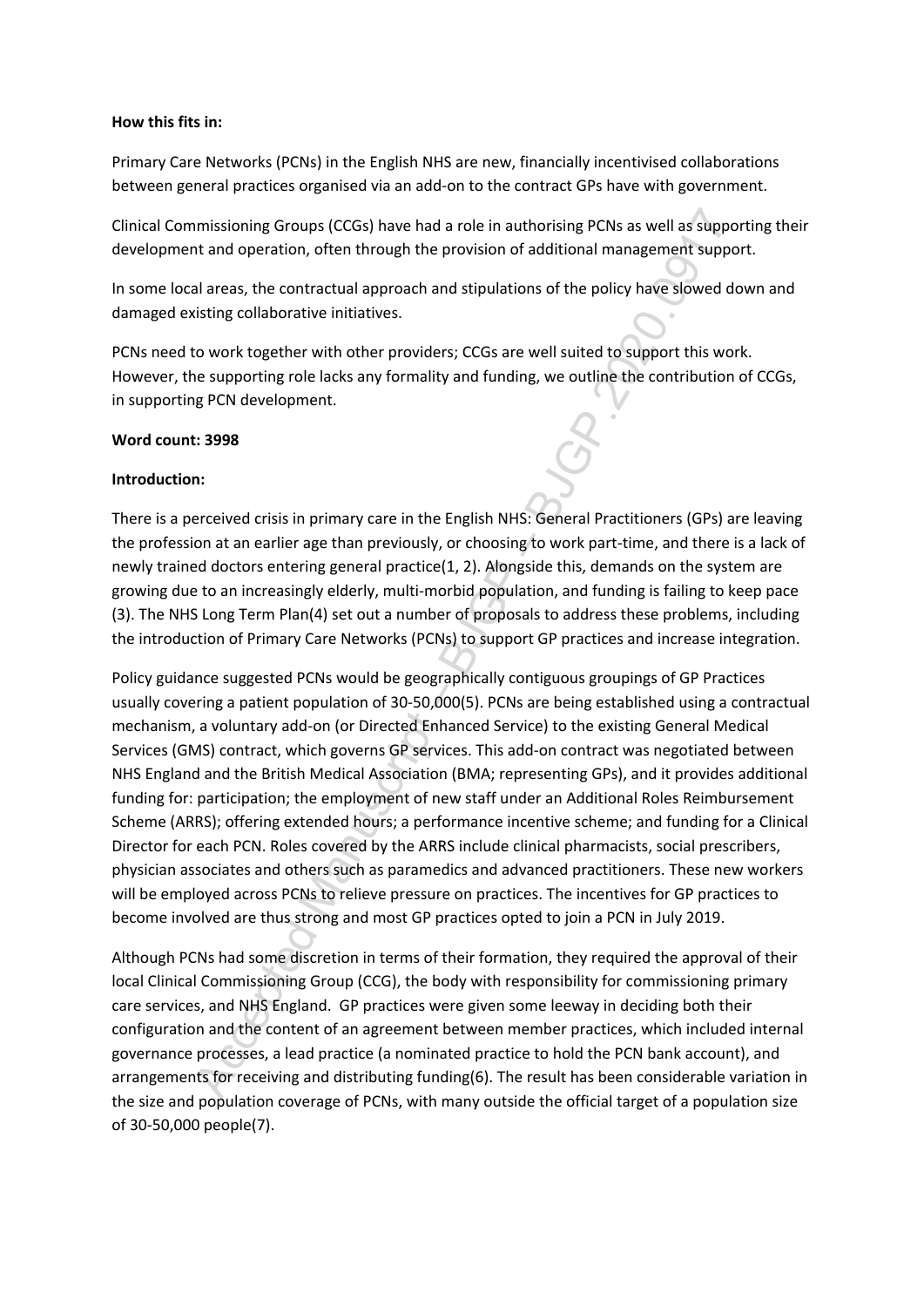PCN development has not been entirely smooth. In return for the additional investment, from April 2020, PCNs were expected to deliver a set of service specifications, covering five areas of work, including: structured medicines reviews and optimisation; enhanced health in care homes; personalised care; supporting early cancer diagnosis; and anticipatory care for vulnerable patients. However, draft specifications, published in December 2019(8), were strongly opposed by GPs and their representative organisations (9), with concerns cited about the increased workload involved in meeting the specifications. Further negotiations with the BMA led to significant amendments, including the phasing of the introduction of the specifications, a reduction in associated performance requirements, additional funding, increased reimbursement for all roles from 70% to 100%, and additional payments for providing care in Care Homes. In March 2020, the Covid-19 pandemic further delayed the introduction of the service specifications and the introduction of the proposed performance incentive scheme.

In this paper, we report findings from a national interview study with CCGs, conducted to better understand how PCNs are constituted and how CCGs are supporting their development. We show how CCGs have played an important role in the creation and early operation of PCNs and illustrate the complexities faced in implementing the Network Contract Directed Enhanced Service (DES) alongside existing working practices and commissioning arrangements. We draw on these to highlight some issues of key relevance to both local policy implementation and the further development of national policy.

#### **Methods**

raft specifications, published in December 2019(8), were strongly opposed by Gentative erganisations (9), with concerns cited about the increased worklogad in specifications. Further negotiations with the BMA led to signif This study is part of an on-going longitudinal mixed-methods project (July 2019-July 2023) comprising four work packages: 1) exploring national policy objectives(10); 2) telephone interviews with CCGs to explore how they are supporting PCN development (August-December 2019); 3) case studies of PCNs within five different CCG areas; 4) quantitative analysis of PCN development and outcomes(7). Ethical approval for the project was received from The University of Manchester Proportional Review Committee. This paper focuses on work package 2 and reports data from 37 semi-structured qualitative interviews with CCG staff across England with a role in commissioning or supporting the development of PCNs within their geographical area (comprising Director of Commissioning, Head of Primary Care, Accountable Officer, Director of Place, Local Care Director, and Director of Transformation). Qualitative interviews explored the role of commissioners and the local implementation of national policy. This work package complemented the quantitative work that took place at the same time. CCGs were purposively selected to provide geographical coverage (see table 1), however, recruiting respondents from the London region proved difficult. Prospective interviewees were approached by email, informing them of the research team, the funders of the project and the purpose of the research. A participant information sheet, outlining the study in more detail and what their involvement would entail, was provided. Respondents then made contact with the research team, via email to organise a suitable interview time.

#### Insert Table 1 here

The topic guide (see box 1) focused on: PCN characteristics; factors shaping their development and form; activities to date; challenges and current and potential perceived benefits; CCG relationships with PCNs. Our central concern was to understand the factors affecting how PCNs were forming and this informed our research questions. The topic guide was piloted with three sites to ensure that the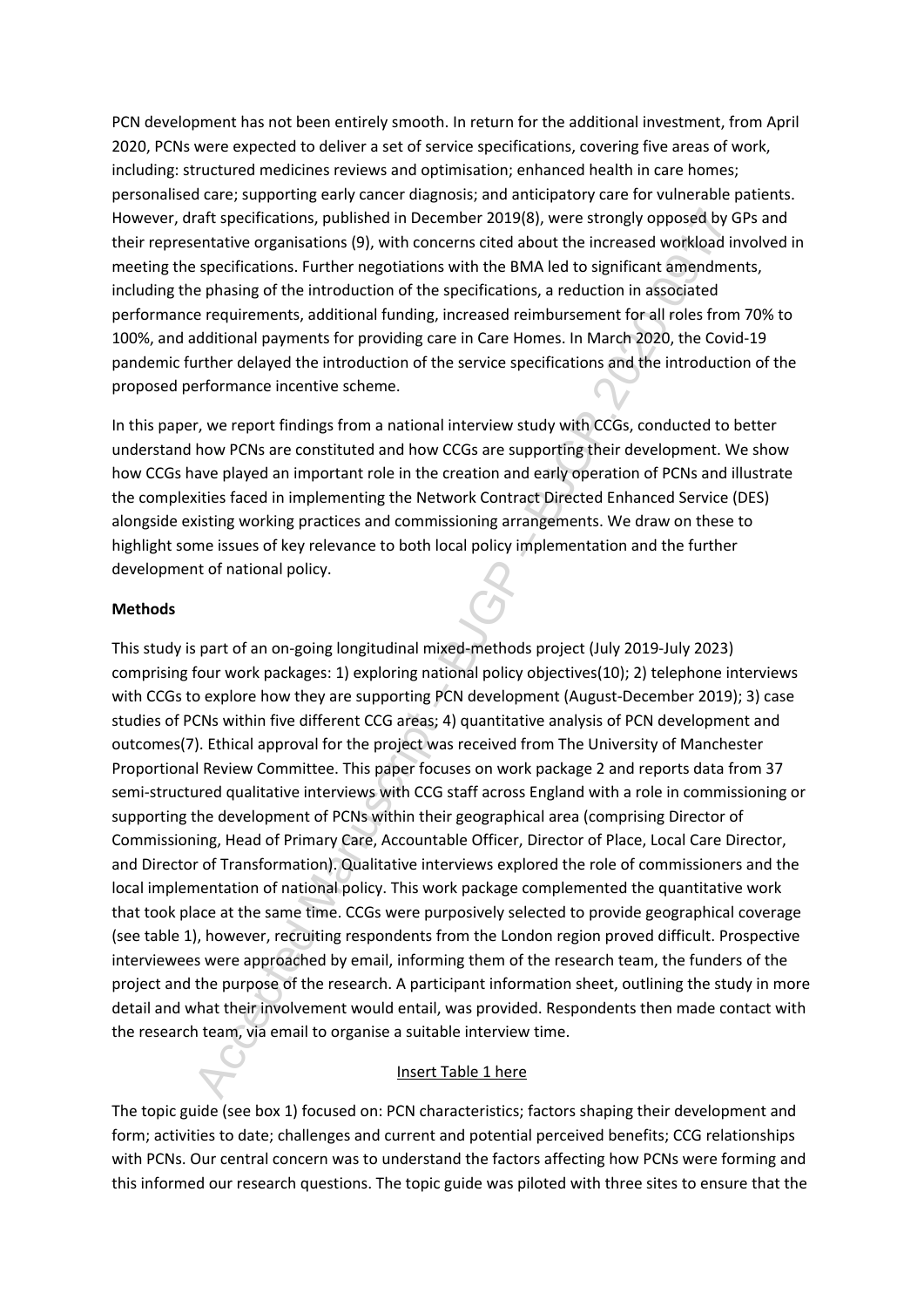questions were understandable and that the guide would capture the information required. The questions were developed from our reading of the policy documents, the wider literature and informal discussions with CCGs, NHS England, and the Department of Health and Social Care.

#### Insert Box 1 here

insert Box 1 neer<br>Interviews, lasting 30 minute on average, were conducted by LW-G and JH (fenctively; both experienced qualitative, health policy researchers) and audio record<br>ent was taken before the interview and audio-Telephone interviews, lasting 30 minutes on average, were conducted by LW-G and JH (female and male, respectively; both experienced qualitative, health policy researchers) and audio recorded. Verbal consent was taken before the interview and audio-recorded. A framework analysis approach was employed (11). LW-G summarised responses to each question to populate a matrix using spreadsheet software, and codes were developed from these responses. This process took place alongside data collection. When data saturation, with the same issues being highlighted by participants, was reached no additional interviews were scheduled. Codes were then formulated into categories, which were tested against the authors' understandings of salient aspects of the policy derived from documentary analysis and findings from the other work packages of the project. This process was accomplished using NVivo 12. All authors collaboratively developed the metathemes below.

#### **Results:**

The interviews generated rich data concerning the establishment and form of PCNs, alongside complexities and issues faced when trying to implement the PCN policy locally. For the purpose of this paper, we present three meta-themes that encapsulate the majority of comments from interviewees: the multifaceted role of the commissioner, uneven advantages, and engaging the broader system.

All CCGs reported numerous factors that had influenced how PCNs had formed. The most common influences that were discussed were historical working relationships; local geography; and the role of the Local Medical Committee (LMC; the local statutory representative body for GPs) of the BMA. Respondents emphasised that although PCNs are a new policy initiative, GPs working collaboratively within specific geographical footprints has been happening in many areas for some time (e.g. practice based commissioning and GP Federations).

#### **Theme 1: The multifaceted role of the commissioner**

CCGs identified themselves as having a number of roles that they needed to fulfil when implementing the PCN policy locally; these included supporting the development of PCNs, protecting PCNs from expectations and co-ordinating the PCN policy into existing programmes of work.

#### **Support and Protection**

Although GP practices are being financially incentivised to join PCNs, the financial entitlements do not provide designated monies for PCN management. This has meant that the staff time and resources for management support have been commonly provided by CCGs to ensure that practices have been able to understand the policy, prepare themselves for the registration procedure and develop themselves into a PCN. Twenty-six CCGs reported that they had allocated some of their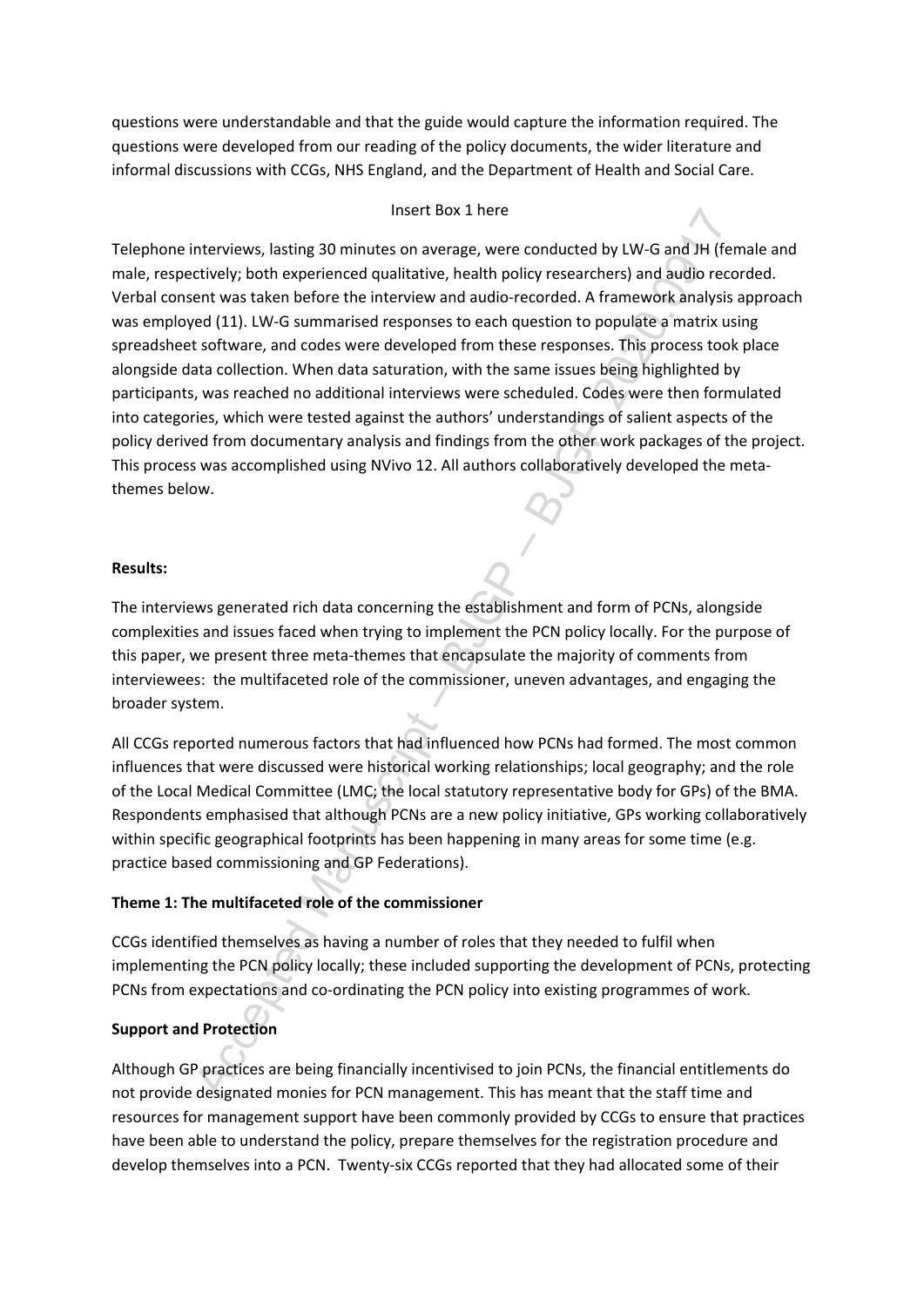staff time through their CCG primary care teams to work alongside PCNs through a variety of different mechanisms including PCNs being added to the primary care team's portfolio of work, providing workshops to disseminate the policy and facilitate local conversations between PCNs, and drawing together local Clinical Directors. In the short term, four CCGs had also agreed to second some of their staff to PCNs to provide skills PCNs were perceived to be lacking (i.e. finance and management). However, CCGs were concerned about the sustainability of these arrangements for PCNs and CCGs.

ir staff to PCNs to provide skills PCNs were perceived to be lacking (i.e. finance<br>it). However, CCGs were concerned about the sustainability of these arrangement).<br>TCGs.<br>SCS.<br>CCS.<br>SCS.<br>TCGS reported that they helped shape The majority of CCGs reported that they helped shape the formation of PCNs locally, ensuring they were geographically contiguous, and in line with policy guidelines. Many CCGs spoke of having 'honest and open' conversations with their PCNs to ensure that PCN development issues had been addressed before registration and applications were not rejected by the CCG. CCG staff liaised with other organisations and entities in the broader system to ensure that, for example, community services were aware of PCN developments, and that PCNs were engaging with the relevant ICS/STP (Integrated Care System/Sustainability and Transformation Partnership). CCGs were naturally well placed within the system to interact with other system partners because of existing working and commissioning relationships developed over a number of years. CCGs told us that this position in the system was important in supporting the development of PCNs to ensure they were aligned with the rest of the system.

There were concerns from some CCGs that the expectations being placed on PCNs through central policy initiatives were too extensive and could lead to professional backlash. CCGs reported that if the work required was too onerous, general practices would refuse to sign up to the DES for the following financial year. CCGs explained how they were trying to protect their PCNs from such expectations.

*It has all come too quickly-[PCNs have been] asked to put in place this new entity, employ people, develop new services-it is too much. [IDNS1.14]*

*We have been shoulder to shoulder [with the LMC] on how to support PCNs & shield them from the heat as being the solution to everything. [IDNS1.31]*

One CCG staff member described PCNs under pressure from too many expectations from organisations across the system:

> *PCNs are like Buckaroo [a children's game], people keep piling work on them & everyone wants a bit of them. We need a reality check or we will kill them before they start. [IDNS1.19]*

Nine CCG staff described PCNs as being seen as the 'nirvana' or 'cavalry'; PCN working was perceived to be an opportunity to solve all the problems that the NHS had historically faced without any real evidence of how such things would be achieved. Four CCGs suggested that they felt they needed to protect their local PCNs from the pressures and expectations being placed upon them, pushing back on occasion to NHSE and local organisations when they deemed the pressures to be too great for PCNs.

#### **Co-ordination**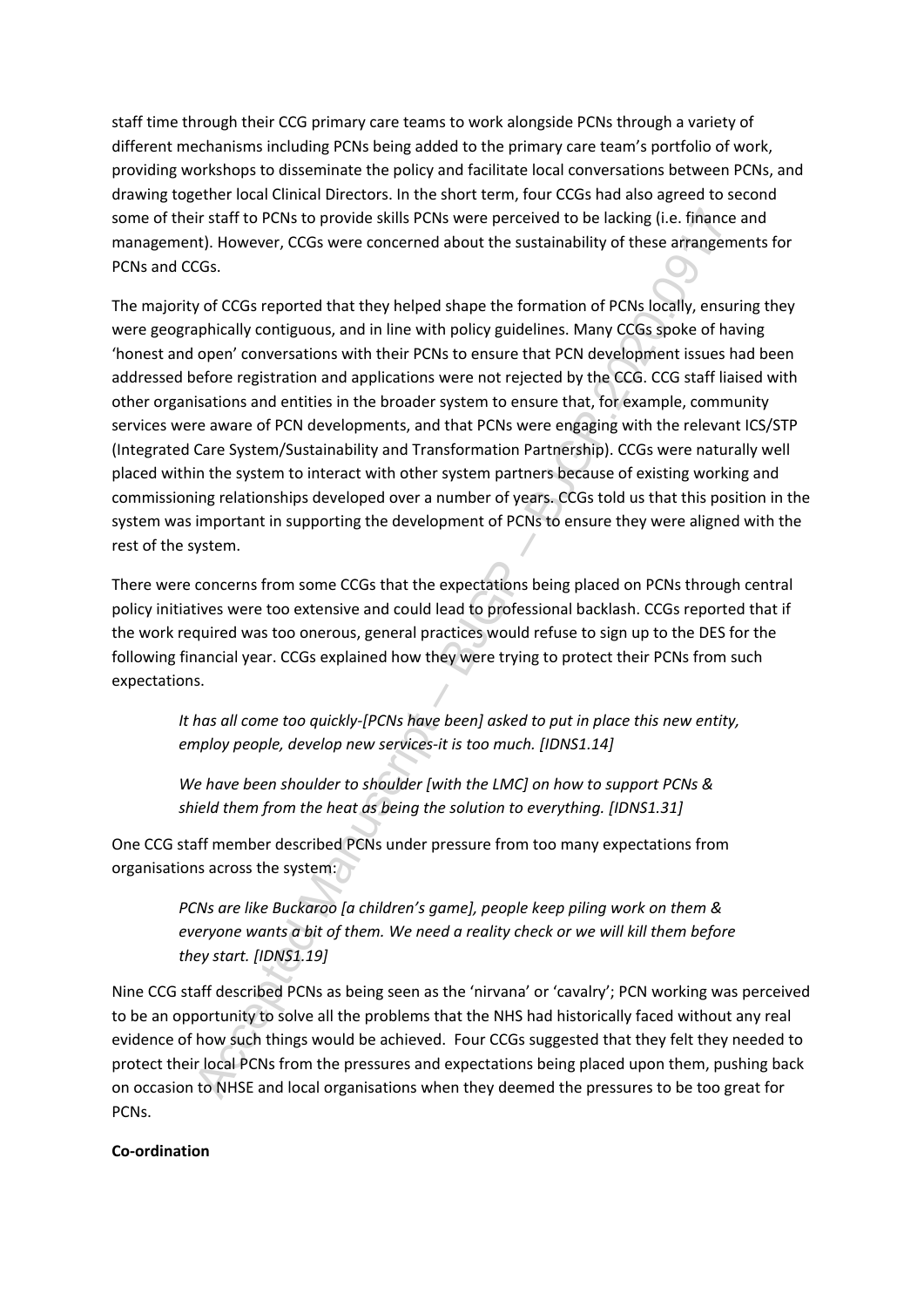When implementing the PCN policy locally, ten commissioners discussed the complexities associated with integrating the PCN policy into existing steams of work. This meant that CCGs had to work to ensure the new more prescriptive requirements did not disrupt existing relationships, which were felt to have been successful.

*Having [local integration initiatives] in place made it more complicated. We weren't starting with a blank sheet, we had to think about how this would all come together [IDNS1.2].*

Five CCGs suggested that the PCN policy had caused local distraction; primary care development was seen as something separate from the local system for a time, because general practice was focusing on the DES, to ensure that they were meeting the contractual requirements, rather than collaborating with the wider system. General practice needed time to understand what being a PCN meant and how they wanted to form themselves.

We were further ahead [than this policy]; we had arrangements in place, working *…. in integrated groups. The PCN contract caused lots of distraction for a number of months … It has taken us backwards. [IDNS1.34]*

aving flocal integration initiatives] in place mode it more complicated. We<br>crearl starting with a blank sheet, we had to think about how this would all<br>me together [IDNS1.2].<br>Exercit starting with a blonk sheet, we had to The added complexity faced locally, in some areas, was associated with programmes of work and service delivery which were broader than general practice and primary care. For example, CCGs had locality and neighbourhood programmes of work focussing on an integration agenda with other system organisations. The implementation of the PCN policy and the geographical contiguity element of the policy was found to be restrictive in some areas, as it did not allow for recognition of other partnerships and in some instances caused local tensions. This has meant that a substantial amount of CCG time has been spent 'knitting together' pre-existing local schemes with PCNs.

# **Theme 2: Tensions between PCN policy and locally commissioned services**

Respondents told us the introduction of PCNs had taken local commissioners and practices by surprise, resulting in a need to re-evaluate existing commissioning decisions and work programmes. Four CCGs told us that if they had been aware of the policy direction earlier they would have made different recent local commissioning decisions.

*The GP contract is agreed at national level-it is hard for localities to understand the direction of travel. We had made decisions on our [local service standards] & the next month the DES came out & we may have made different decisions if we would have known what was coming [IDNS1.12]*

As a national 'one size fits all' contractual approach, the Network Contract DES and the new service specifications created duplication across a number of programmes of work for some CCGs. For example, some CCGs had already established local collaborative groups of GPs, with funded positions for a clinical lead. Others had already funded social prescribers and clinical pharmacists locally. These CCGs have had to spend some time reconciling the PCN policy with existing local commissioning arrangements, identifying duplications and potential double funding problems. The policy was felt by those interviewees to be of more benefit to commissioners that had not been proactive in developing new ways of working in primary care.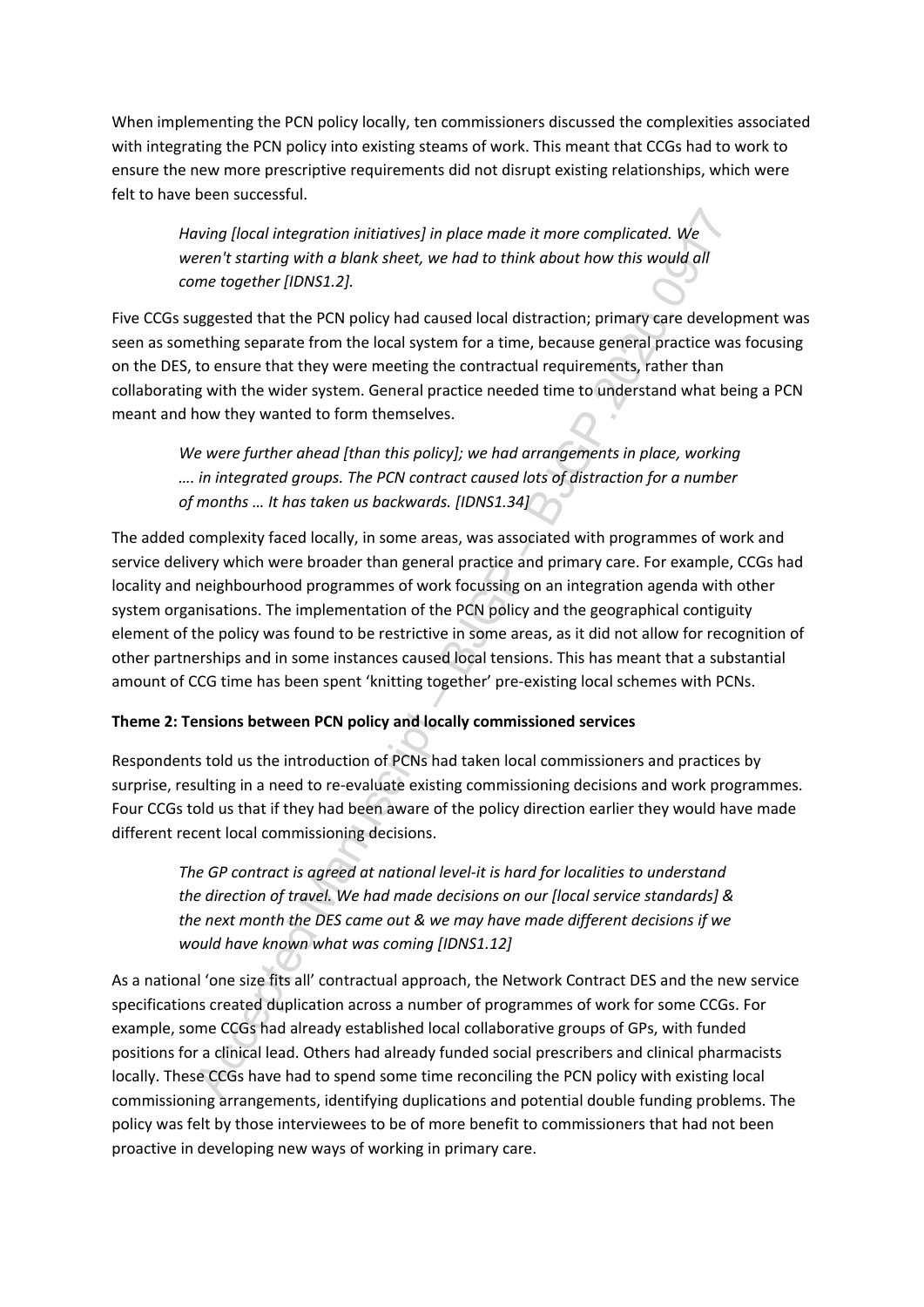*Because of historical integrated working, we identified a need and funded Mental Health practitioners in general practice. The DES is prescriptive on roles which has meant we (CCG) have had to work through how we will afford the workforce that was in place before the DES [IDNS1.34]*

told us that they have been working on primary care development for some time<br>commissioners of primary care services. They described identifying local population<br>electricing different professional role is to address those Many CCGs told us that they have been working on primary care development for some time in their role as (co-)commissioners of primary care services. They described identifying local population needs and recruiting different professional roles to address those needs. For example, a large proportion of CCGs reported that they had been working with social prescribing organisations for some time. The PCN ARRS had significant implications for these CCGs, because it was a requirement of the DES that in order to be eligible for the reimbursement for new roles, staff employed had to be new and in addition to existing staff. This meant, for instance, that if the CCG already established a social prescribing service for their practices they would only be eligible for the additional funding if they appointed additional staff, and this caused confusion and some practical problems in one CCG area:

*…We have had to re-deploy social prescribers in areas where the CCG can afford to commission them; otherwise, we wouldn't be able to draw down the additional resource. We had 15 social prescribers who were on recurrent schemes because we knew money was coming from PCNs. We didn't realise that by doing it in advance we would be penalised. Practices where the social prescribers were working are having to recruit afresh [IDNS1.19]* 

# **Theme 3: Engaging the broader system**

The objectives of the PCN policy are multifaceted; PCNs have been established to create a more collaborative general practice, promote inter-organisational place-based care and to support and shape the system(10). Commissioners suggested that the GP-centric contractual approach to PCN development failed to facilitate the engagement of elements of the local system beyond general practice.

The policy frames PCNs as an opportunity to engage and influence the collaborative entities at a broader 'system' level (ICSs and STPs), with Clinical Directors representing the voice of local primary care. Realising this aspiration in practice was considered problematic, however. Ten CCGs spoke of the complexities involved, which included deciding whether all Clinical Directors needed to attend all relevant ICS/STP meetings, and establishing collaboration and governance arrangements so that Clinical Directors could represent each other and speak with one voice.

*…We are trying to ensure that their voices are heard but we need to think about the value of clincial time. We are working on a network of leads; they don't all have to go to everything. [IDNS1.24]*

In order to achieve this, PCNs needed mechanisms for consulting their membership and deciding agreed positions. CCGs told us these things were not simple to accomplish. Some reported that their local PCNs were not yet engaged at the wider system level as GPs did not feel they understood what happened at system level or why it was relevant to them.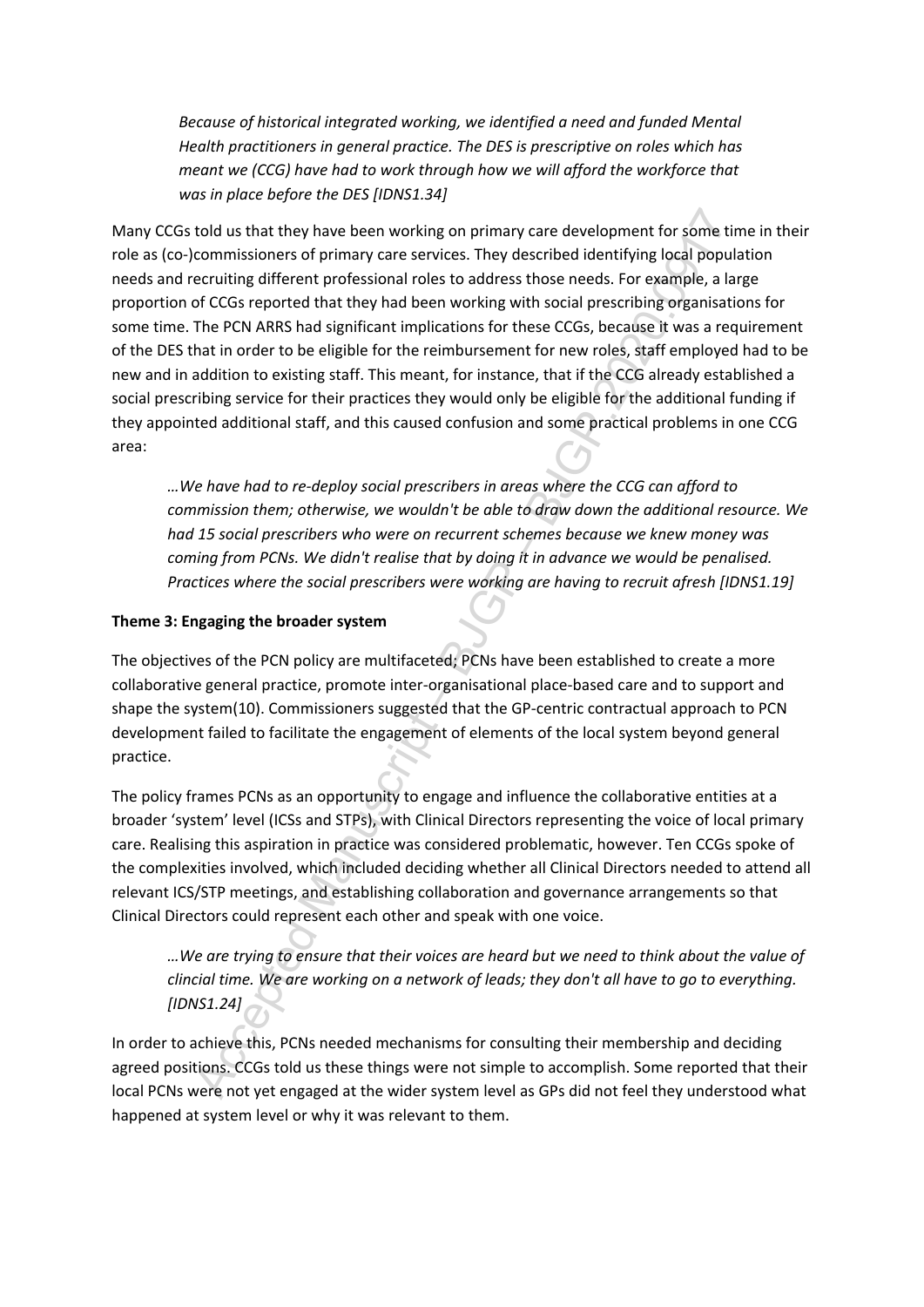*…There are negotiations at the moment at STP level to ensure that the PCNs all have a seat at the leadership table. The PCNs themselves are not sure whether they should be there, I think that is about their immaturity. It will change over the next 12-18 months. [IDNS1.32]*

Ten CCGs told us that they saw it as an important part of their role to liaise between PCNs and the wider system, as there was no formal structure to ensure that the system worked effectively with local level organisations such as PCNs.

*…The CCG is making the STP link to PCNs. There is an STP wide meeting with Clinical Directors but the focus is on integration at a local level. It is where the PCNs believe they can make a difference. [IDNS1.11]*

At the time of the telephone interviews, PCNs were in their early establishment phase and were primarily general practice focussed. CCGs acknowledged that co-operation between PCNs and their local community service providers would be very important in the future, particularly in relation to delivering the proposed service specifications. Two CCGs had established local arrangements whereby community services were 'wrapped around' PCNs. In other areas, geographical boundaries for PCNs had caused local tensions with other providers. Two CCGs acknowledged that they were unsure how their local PCNs and community services were going to function in practice together. CCG interviewees told us that in the short term their primary focus was internal, to support the development of relationships between practices, as it was believed that was a prerequisite for longer-term success. However, they also acknowledged that, as commissioners, they would have an important role in the future in brokering relationships between PCNs and other community providers.

#### **Discussion:**

#### **Summary**

Matistrane There to the Same Theorem and of their the total is the spectrosed persisted and the system worked effective m, as there was no formal structure to ensure that the system worked effective regnalisations such as The policy establishing PCNs using a centrally-negotiated contractual mechanism tied to the core GP contract brings with it a number of complexities. Our interviewees reported that CCGs (which cocommission primary care services) had been required to reconcile the top-down contractual changes with existing local primary care support and development mechanisms. For those CCGs where such programmes were most advanced, the PCN policy represented a particular challenge which some felt had slowed their progress and damaged existing initiatives. As commissioners of primary care services, CCGs have had a role in: supporting the establishment of PCNs and mediating between practices to ensure smooth implementation of comprehensive coverage; providing managerial and administrative support to PCNs who have neither the resources nor capability to do this; reconciling the new contractual requirements with existing commissioning plans; protecting PCNs from perceived excessive expectations and demands from other parts of the system; brokering relationships with other providers in their local area; and supporting PCNs to engage at system level with ICSs or STPs.

PCNs are provider organisations, and there is therefore an important role for a body with planning responsibility which can maintain an overview of the local landscape of provision. The GMS contract and associated Network DES contract do not account for the full range of primary medical care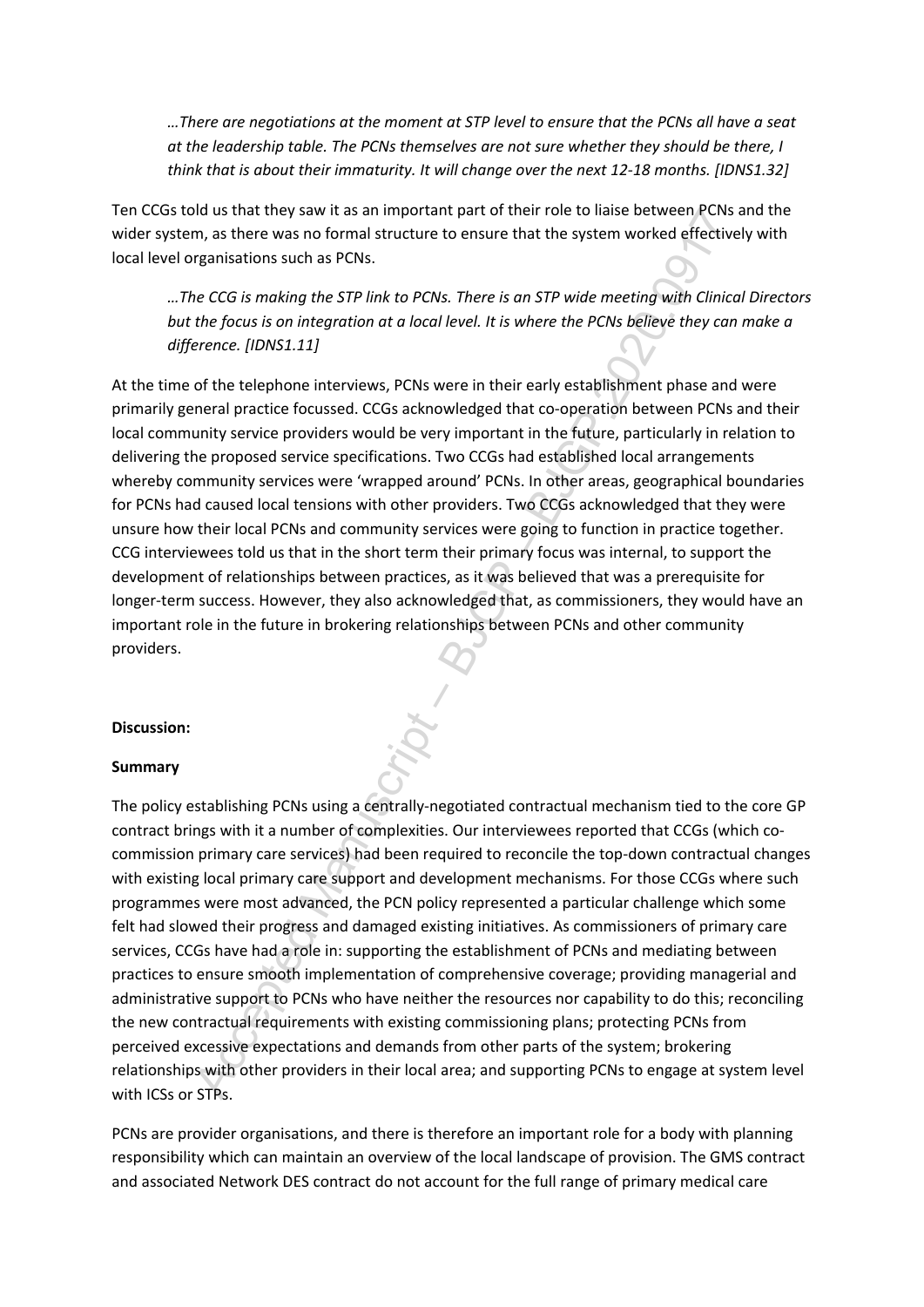services which need to be commissioned, and it is important that the core and add-on contracts align with existing and planned local service plans and developments. PCNs need to be supported to work together and with other providers, and proactive management and planning are required to ensure that the provision of care meets local needs. CCGs, as commissioners of primary care with a good understanding of their local primary care providers, are ideally suited to fill this role. Future iterations of PCN policy need to engage proactively with CCGs to ensure that policy development meets the needs of local areas and complements local service developments.

## **Strengths and limitations**

standing of their local primary care providers, are ideally suited to fill this role.<br>
FPCN policy need to engage proactively with CCGs to ensure that policy developments<br>
FPCN policy need to engage proactively with CCGs t The strength of this paper is that it offers some of the first empirical evidence of issues arising as PCNs were established. We undertook qualitative interviews with CCG primary care leads across England, and data saturation was reached, suggesting that we had captured the important issues arising. However, our data were collected at a single point in time and thus represent a snapshot of PCN development. We undertook our interviews before the draft service specifications for PCNs were released; had we been able to repeat the interviews we would likely have gathered additional interesting data about how the specifications were received by PCNs and how CCGs had engaged in the consultation process. We did not collect data from PCN leads, whose perspectives on the roles of CCGs in PCN development may have been different. PCN policy is developing rapidly, and the Covid-19 crisis has put additional pressure on all parts of the NHS. We will capture the impact of these pressures in the next phase of the research.

# **Comparison with existing literature**

PCNs are new organisations, and as such there is at present no existing literature on the topic. However, there is a long history of collaborative working between GP practices, including running collective audits(12), providing out of hours care(13) and undertaking commissioning activity(14). Such initiatives have been shown to increase GP wellbeing(15), and studies have shown that collaborations between GPs as providers need flexible and enabling managerial support from the commissioning authority(16, 17). Studies of primary care commissioning have demonstrated the need of detailed local knowledge and strong understanding of how primary care is delivered on the part of commissioners and strong relationships between commissioners and providers(18, 19). Existing literature thus supports our conclusions about the importance of the CCG role in supporting PCN development.

# **Implications for research and/or practice**

The formal guidance surrounding PCNs has been GP practice focused, with a heavy emphasis on negotiating inter-practice agreements and on the minutiae of the rules surrounding contractual payments. This is understandable, given the core role of GP practices in forming PCNs, and is an inevitable consequence of the choice of a nationally negotiated contractual mechanism for implementing the policy. However, this has led to something of a vacuum in guidance relating to the role of CCGs in supporting PCNs. Our study has shown that CCGs take this role seriously, and are keen to provide the support that PCNs need to establish themselves and develop their role. Ongoing policy envisages PCNs as a neighbourhood nucleus around which other services coalesce(20); supporting this process will require CCGs to act as brokers of relationships, mediators of disputes and providers of development and management support. Following on from the NHS Long Term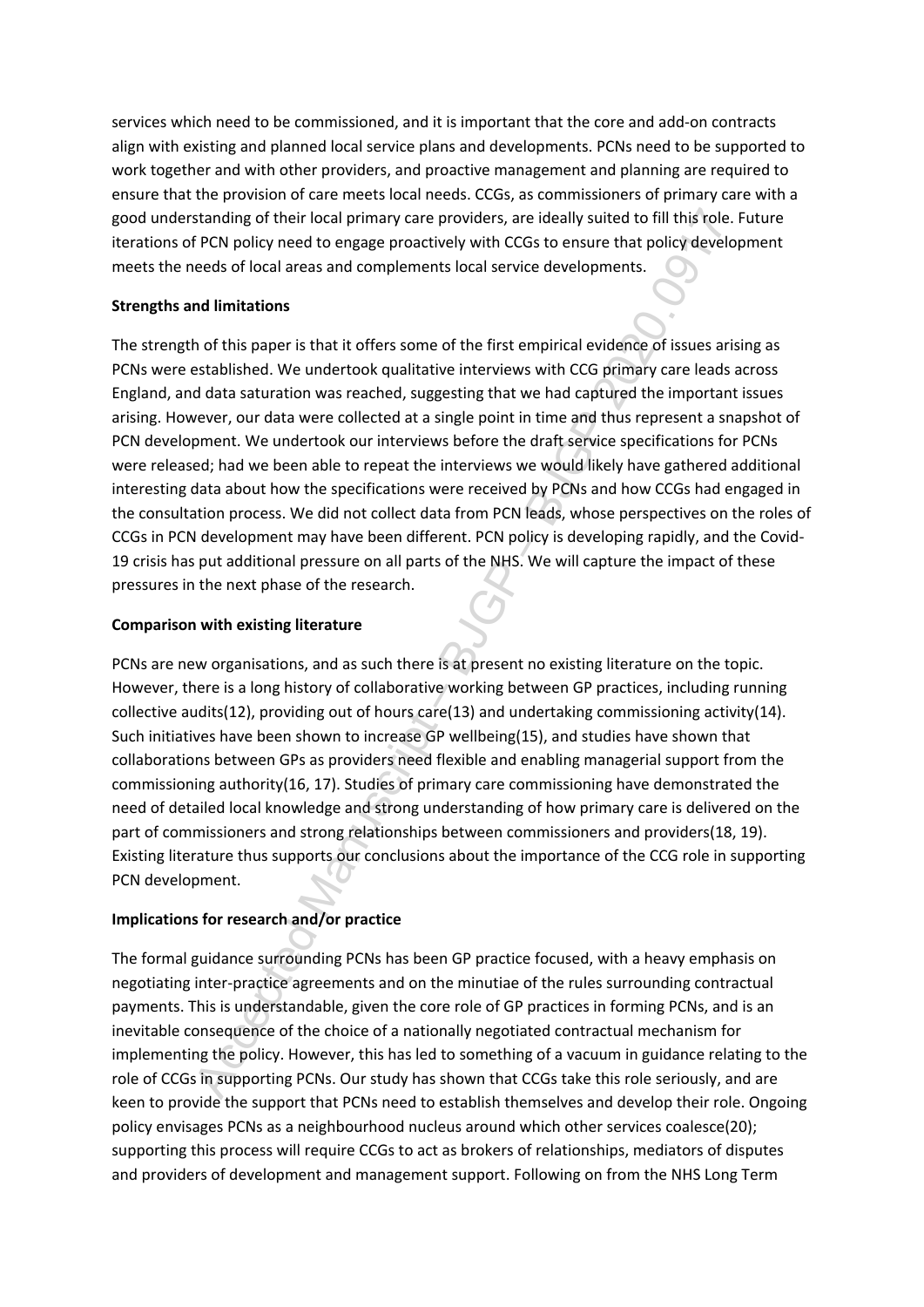Plan(4), many CCGs have recently merged creating significantly larger commissioning organisations(21). As CCGs scale up and lose staff there must be a concern that local, historical knowledge about the system and local trusting relationships will be lost the local links that will be needed for successful collaboration across provider organisations will be lost.

The next phase of PCN development will see PCNs working internally and with other providers to deliver an increased range of services. Ensuring that these services dovetail with and complement existing extended services will be another important role for primary care commissioners. The interplay between national contract negotiation and locally-determined service need will require careful management.

## **Funding**

This article draws upon the findings from independent research commissioned by the Department of Health and Social Care and carried out by the Policy Research Unit in Health and Social Care Systems and Commissioning (PRUComm). PRUComm is funded by the National Institute for Health Research (NIHR) Policy Research Programme (Ref: PR-PRU-1217-20801). The views expressed are those of the authors and not necessarily those of the Policy Research Programme, NIHR or the Department of Health and Social Care.

## **Ethical approval**

This study was granted ethical approval by The University of Manchester Proportionate Research Ethics Committee (study number: 2019-6922-11622).

#### **Acknowledgements**

The authors wish to thank the interviewees for their time and contribution.

-Cepted Manuscript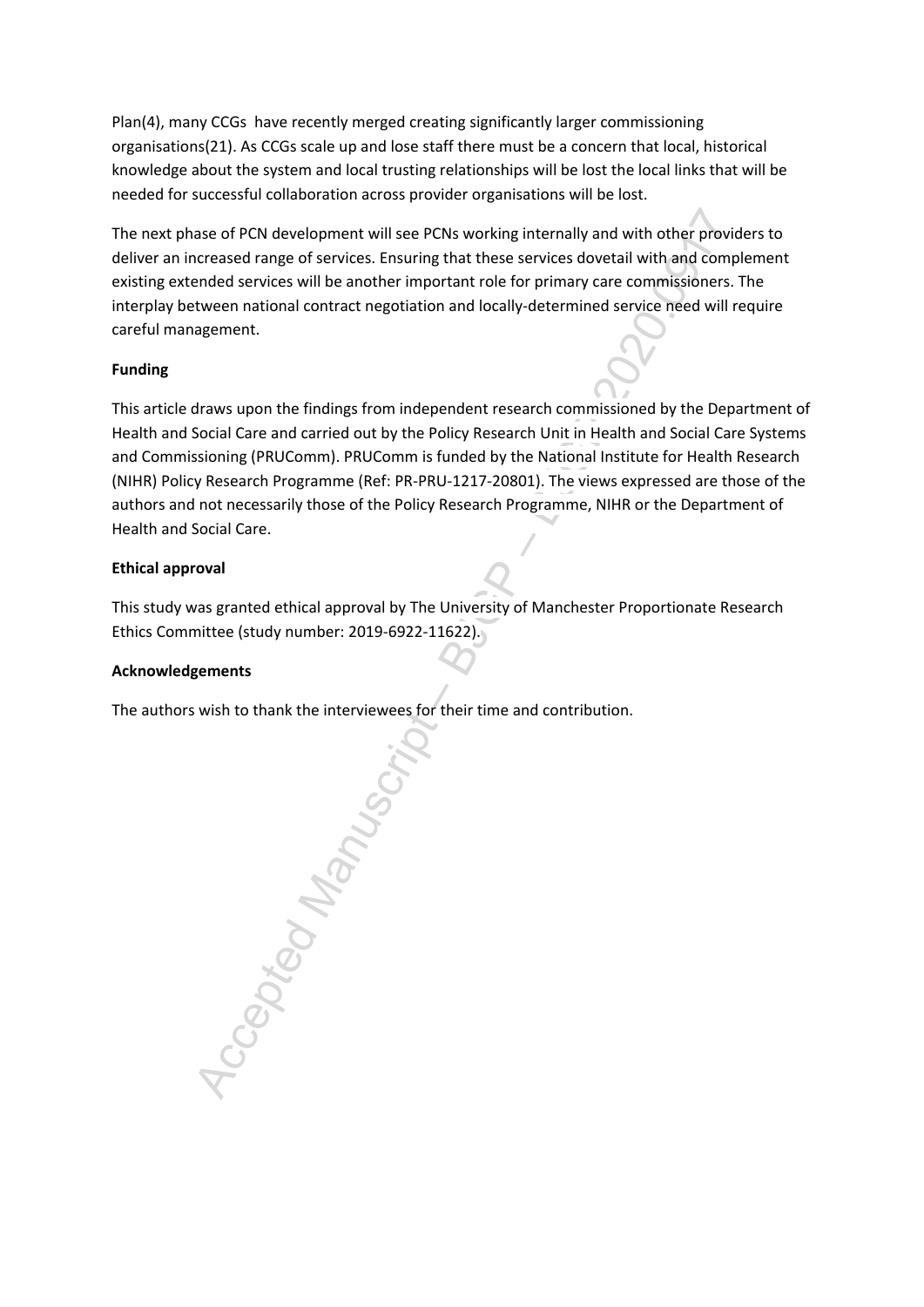1. Owen K, Hopkins T, Shortland T, Dale J. GP retention in the UK: a worsening crisis. Findings from a cross-sectional survey. **BMJ Open**. 2019;9(2):e026048.

2. Marchand C, Peckham S. Addressing the crisis of GP recruitment and retention: a systematic review. Br J Gen Pract. 2017;67(657):e227.

3. Charlesworth A, Bloor K. 70 years of NHS funding: how do we know how much is enough? **BMJ**. 2018;361:k2373.

4. NHS England. The NHS Long Term Plan. Leeds: NHS England; 2019.

5. NHS England, BMA. Investment and evolution: A five-year framework for GP contract reform to implement The NHS Long Term Plan. NHS England.; 2019.

6. NHS England, British Medical Association. Mandatory network agreement. Leeds: NHS England; 2019.

7. Morciano M, Checkland K, Hammond J, et al. Variability in size and characteristics of England's Primary Care Networks: observational study. Br J Gen Pract. in press.

8. NHS England and NHS Improvement. Network Contract Direct Enhanced Service:Draft Outline Service Specifications. Leeds: NHS England; 2019.

9. Serle J. GPs vote down 'Trojan horse' PCN scheme" Health Services Journal. 2020.

10. Checkland K, Hammond J, Warwick-Giles L, Bailey S. Exploring the multiple policy objectives for primary care networks: a qualitative interview study with national policy stakeholders. **BMJ Open**. 2020;10(7):e038398.

11. Gale NK, Heath G, Cameron E, et al. Using the framework method for the analysis of qualitative data in multi-disciplinary health research. BMC Med Res Methodol. 2013;13(1):117.

12. Humphrey C, Berrow D. Developing role of medical audit advisory groups. **BMJ** Qual Saf. 1993;2(4):232-8.

13. Pickin D, O'Cathain A, Fall M, et al. The impact of a general practice co-operative on accident and emergency services, patient satisfaction and GP satisfaction. Fam Pract. 2004;21(2):180-2.

Hearth II, Marting Health (State The Prisch Care Research in the Research in the Singland. The Singland, The Singland, The Singland, The Singland, The Singland, The Singland, The Singland, The Singland, BMA. Investment and 14. Coleman A, Checkland K, Harrison S, Dowswell G. Practice-based Commissioning: Theory, implementation and outcome. Final report. University of Manchester: National Primary Care Research and Development Centre; 2009.

15. Fletcher J, Pickard D, Rose J, et al. Do out-of-hours co-operatives improve general practitioners' health? Br J Gen Pract. 2000;50(459):815-6.

16. Checkland K, Snow S, McDermott I, et al. 'Animateurs' and animation: what makes a good commissioning manager? J Health Serv Res Policy. 2012;17(1):11-7.

17. Coleman A, Checkland K, Harrison S, Hiroeh U. Local histories and local sensemaking: a case of policy implementation in the English National Health Service. Policy Polit. 2010;38(2):289.

18. Coleman A, Checkland K, McDermott I, Harrison S. The limits of market-based reforms in the NHS: the case of alternative providers in primary care. **BMC Health** Serv Res. 2013;13 (Suppl 1)(S3).

19. McDermott I, Checkland K, Moran V, Warwick-Giles L. Achieving integrated care through commissioning of primary care services in the English NHS: a qualitative analysis. **BMJ** Open. 2019;9(4):e027622.

20. NHS England, BMA. Update to the GP Contract agreement 2020/21-2023/24. NHS England.; 2020.

21. Brennan S. Revealed: The CCG map after new wave of mergers. Health Services Journal. 2020.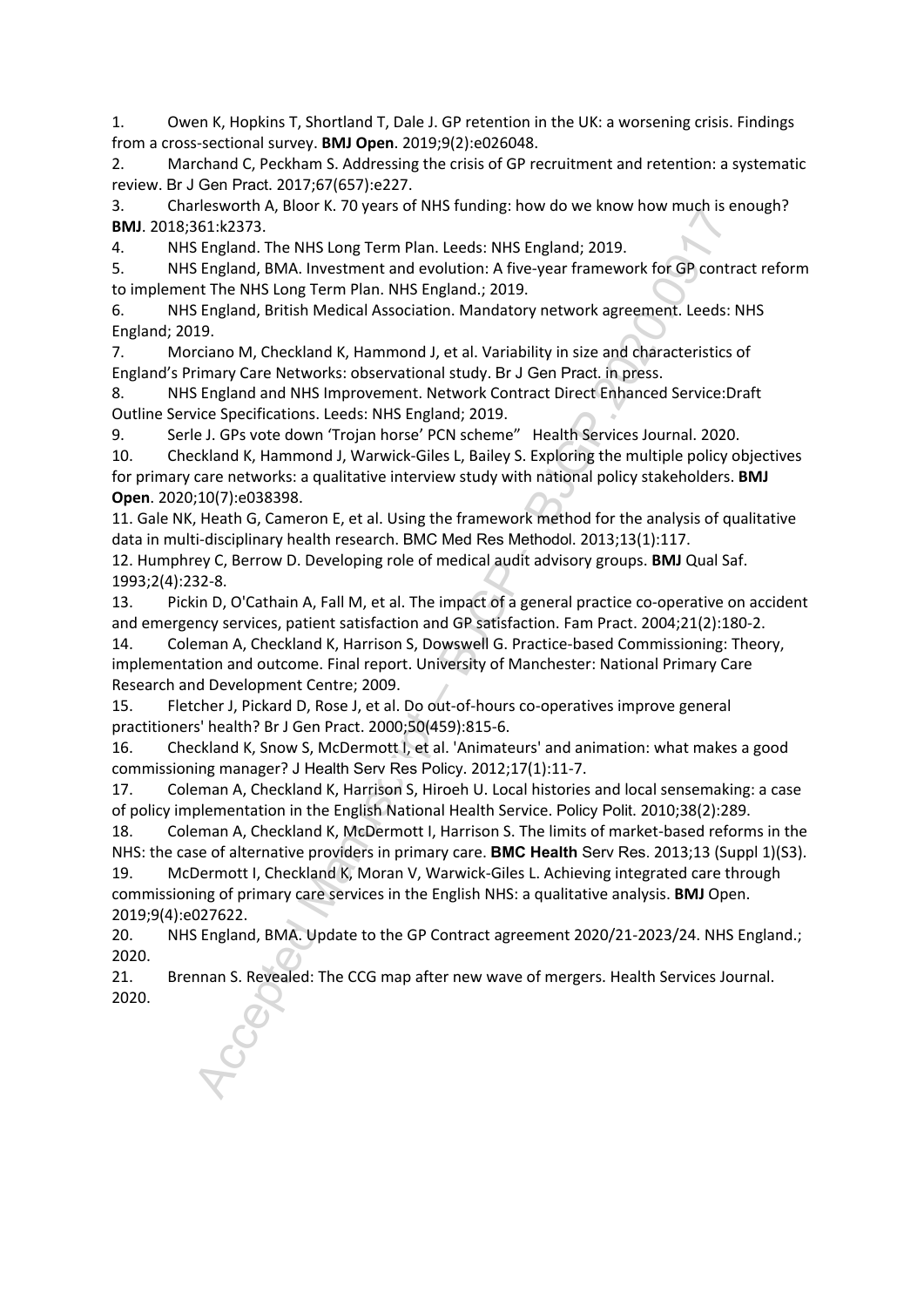# **Box 1. Topic guide for telephone interviews**

To start can you just explain to me your role within the CCG and your involvement with Primary Care Networks…

#### **Local PCNs**

How have PCN been established? (*Flat practice network/lead provider/GP Federation-Provider entity/super practice as a network, non-GP provider (community trust) employer model*)

How many PCNs are within your CCG footprint?

How many patients in the largest PCN and smallest PCN?

Why have the PCNs been established in this way? (*History / GP Federation/geography…)* As a CCG did you reject any PCN applications? *(If so, why?)*

Are the Clinical Directors of local PCNs GPs? *(If not, what job role and why not a GP)* Have patients had any role in the development or operation of your PCN?

Have any members of staff been recruited using the Network Contract DES within any of your PCNs? *(Clinical Pharmacist & Social Prescriber)*

What factors have enabled & supported the establishment of PCNs? (*max 3*) What issues have you faced when trying to establish PCNs? (*max 3-100% coverage/data sharing*)

## **PCN work and wider organisational involvement**

How are GP practices working together?

What domains of work are they focussing on? (What *influenced the choices made?*) Are networks working with other organisations? *(If so, at what level neighbourhood, place or system level? Get examples from each level where available)*

# **Intended benefits of PCNs**

What are the intended benefits of PCNs for patients? What are the intended benefits of PCNs for practices? What are the intended benefits of PCNs for the CCG? How are outcomes being measured and by whom?

# **Commissioning and contracting mechanisms**

**CPN been established?** (*Flat practice network/lead provider/GP Federation-*<br>
PCN been established? (*Flat practice network/lead provider (community trust) employer*<br>
PCN been established in this way? (*History / GP Fede* What commissioning arrangements do you have in place as a CCG to support PCNs? *(Is the support to help with their development or for longer term?)* Were any financial incentives put in place to help with PCN development, in addition to the DES? *(From NHSE and/or the CCG?)*

What kind of organisation holds the DES contract for most PCNs and how was this decided?

What contract mechanisms as a CCG are you using to support collaborative working? *(DES/LES etc.)*

Are NHSE involved with the commissioning of PCN? (If so, explain…)

Are NHSE involved with the contracting of PCN? (If so, explain…)